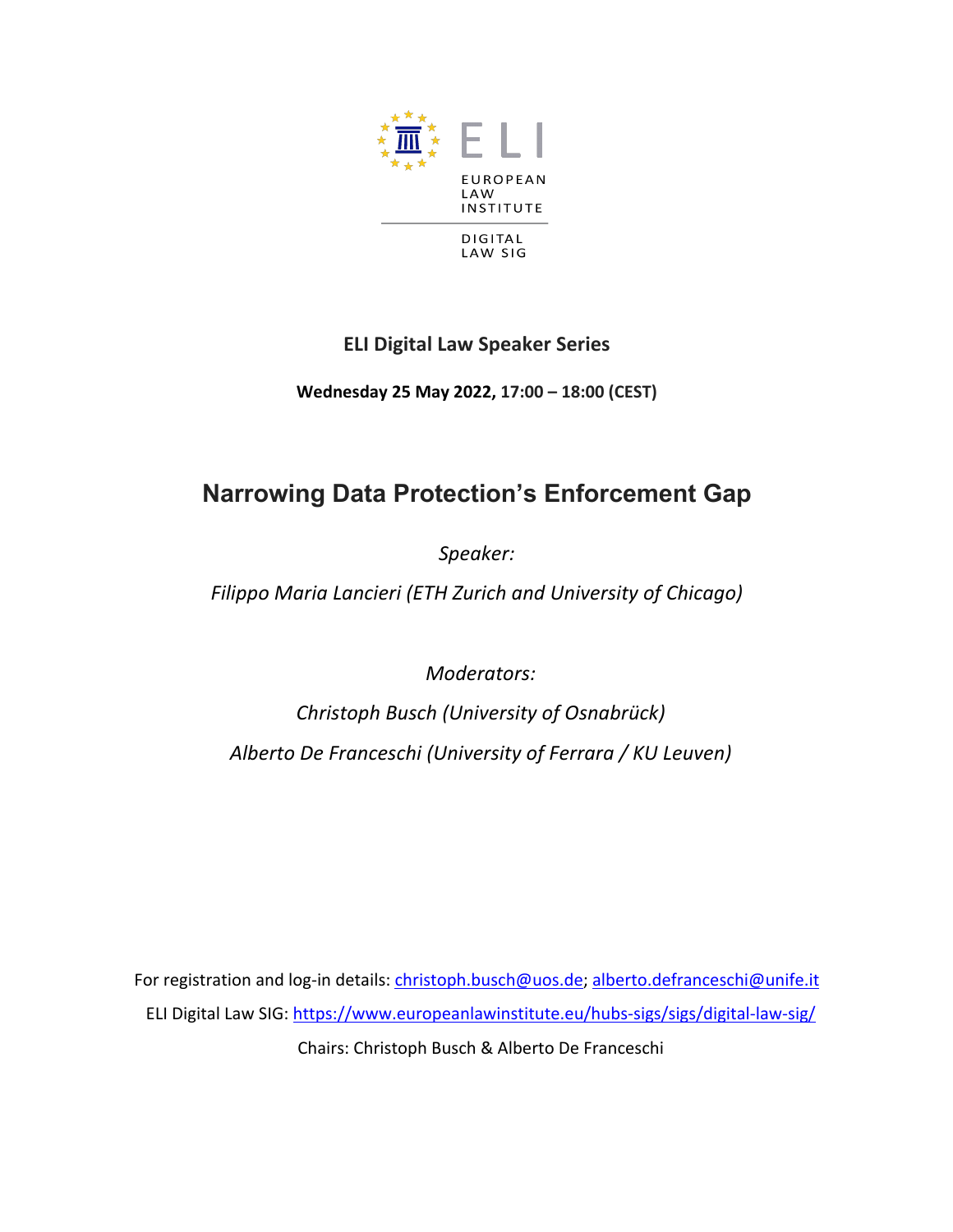

**Wednesday 1 June 2022, 17:00 – 18:00 (CEST)**

## **What can we still learn from data ownership?**

*Speaker:* 

*Charlotte Ducuing (Katholieke Universiteit Leuven)*

*Moderators:* 

*Christoph Busch (University of Osnabrück) Alberto De Franceschi (University of Ferrara / KU Leuven)*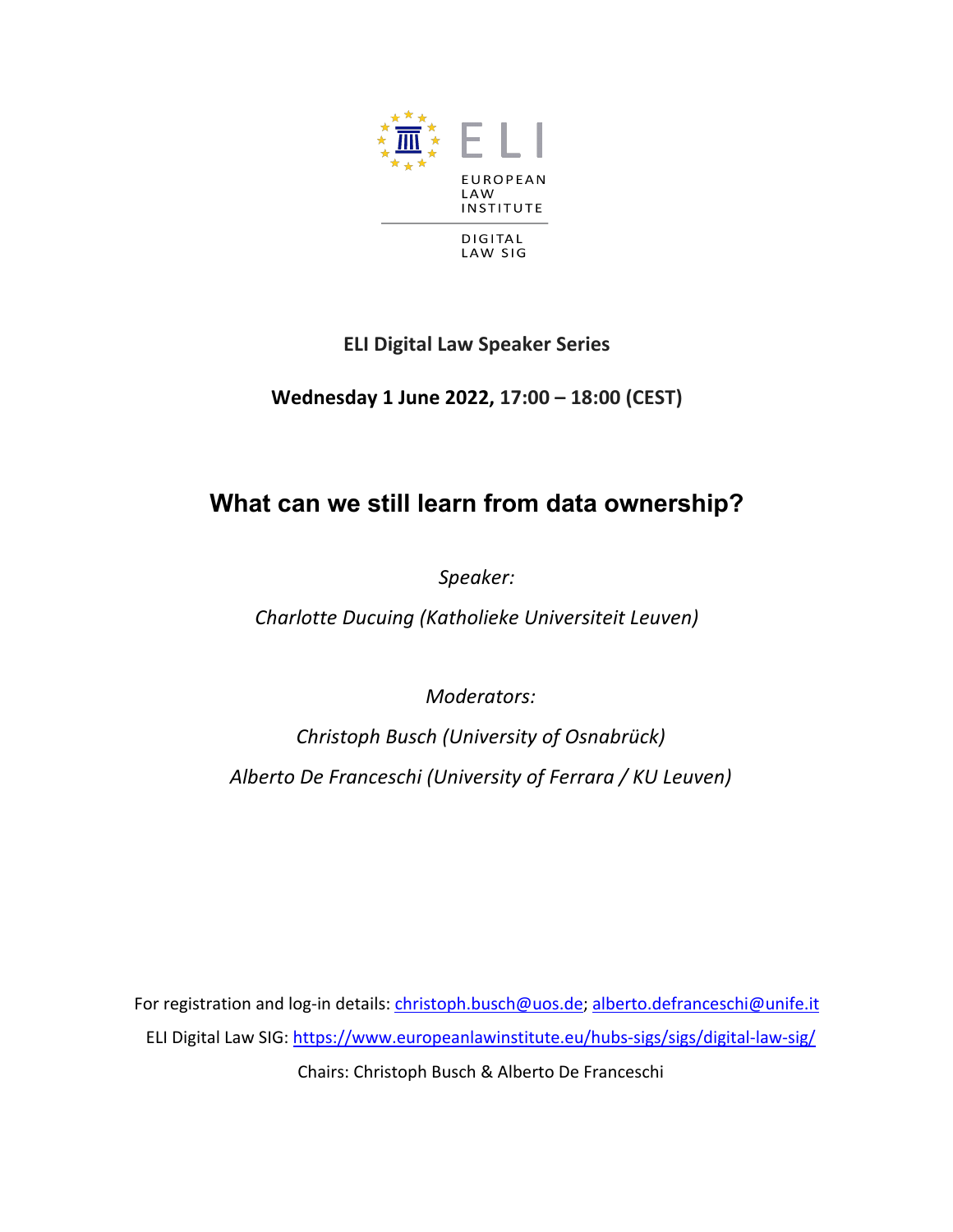

**Wednesday 15 June 2022, 17:00 – 18:00 (CEST)**

## **The Data Act Proposal**

*Speaker:* 

*Moritz Hennemann (University of Passau)*

*Moderators:* 

*Christoph Busch (University of Osnabrück) Alberto De Franceschi (University of Ferrara / KU Leuven)*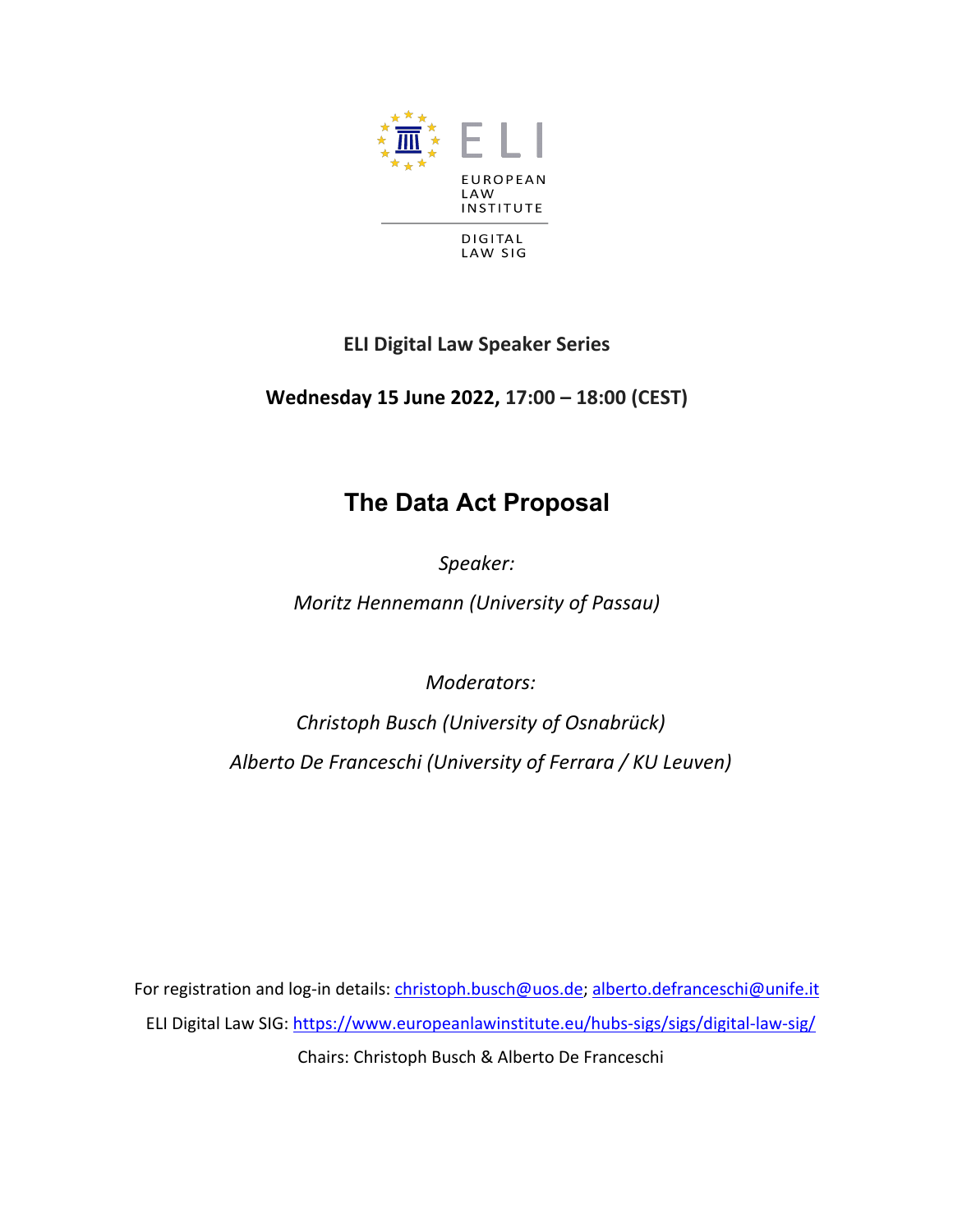

**Wednesday 29 June 2022, 17:00 – 18:00 (CEST)**

## **Liability of online marketplaces: How Portugal was inspired by article 20 of the ELI Model Rules on Online Platforms**

*Speaker:* 

*Joana Campos Carvalho (NOVA University, Lisbon)*

*Moderators:* 

*Christoph Busch (University of Osnabrück) Alberto De Franceschi (University of Ferrara / KU Leuven)*